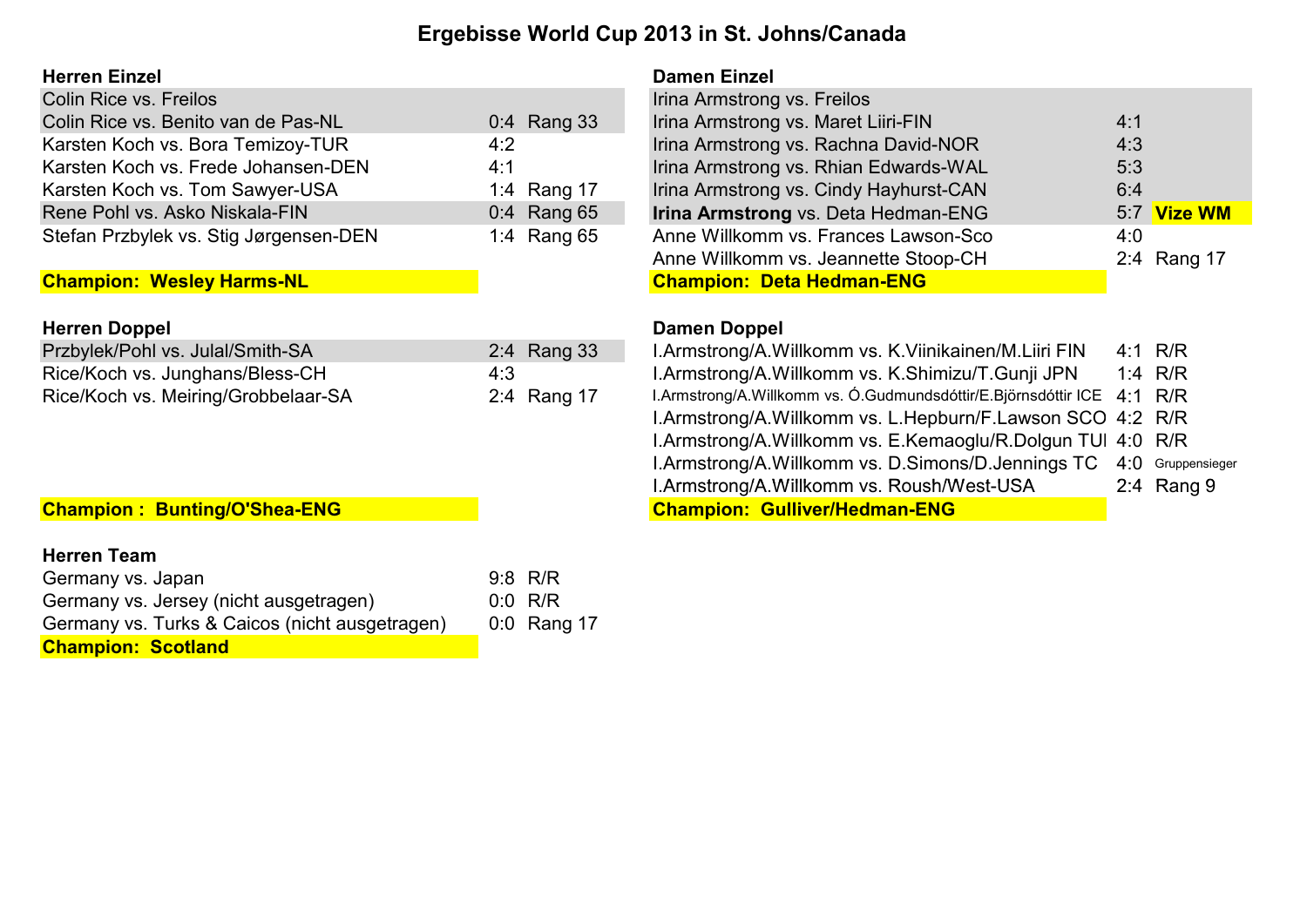

# World Cup 2013 - Mens Points Table

| <b>Country</b>      | <b>Singles</b><br>Δ | <b>Singles</b><br>в | Singles<br>C | <b>Singles</b><br>D | <b>Pairs</b><br>A | Pairs<br>В     | Team<br><b>RR</b> | Team<br><b>RR Bonus</b> | Team<br>KO | Total<br>points | Pos       |
|---------------------|---------------------|---------------------|--------------|---------------------|-------------------|----------------|-------------------|-------------------------|------------|-----------------|-----------|
| England             | 21                  | 1                   | 15           |                     | 42                | 20             | $\overline{2}$    | 3                       | 22         | 127             |           |
| Scotland            | 3                   | 10                  |              |                     | 12                | 12             | 2                 | 3                       | 58         | 102             | 2         |
| <b>USA</b>          | 0                   | 0                   | 10           | 6                   | 0                 | 2              |                   | 3                       | 38         | 61              |           |
| South Africa        | 10                  | 6                   | 0            | 3                   | 30                | 2              |                   | 2                       | 4          | 58              |           |
| Wales               | 3                   | 0                   | 0            | 15                  | 20                | 0              |                   | 3                       | 10         | 54              |           |
| Netherlands         | 3                   | 6                   | 28           | 0                   | 2                 | 6              |                   | 0                       | 2          | 48              | 6         |
| Sweden              | 3                   |                     | 0            |                     | 6                 | 2              |                   | 3                       | 22         | 40              |           |
| Australia           |                     |                     |              |                     | $\overline{2}$    | 6              |                   | 3                       | 10         | 34              | 8         |
| Canada              |                     |                     |              |                     | 6                 | 6              |                   | 2                       | 4          | 27              | 9         |
| Denmark             |                     |                     |              |                     | 0                 | 6              |                   | 2                       | 10         | 27              | 9         |
| Switzerland         | h                   |                     | 6            | 6                   |                   | 0              |                   | 2                       | 4          | 25              | 11        |
| Norway              |                     |                     |              |                     | 0                 | 6              |                   | 3                       | 10         | 23              | 12        |
| Japan               |                     |                     |              |                     | 6                 | 0              |                   | 3                       | 4          | 21              | 13        |
| Northern Ireland    |                     |                     |              | 10                  | ი                 | N              |                   | $\overline{2}$          | 4          | 20              | 14        |
| Finland             |                     |                     |              |                     | 0                 | 2              |                   | $\overline{2}$          | 4          | 18              | 15        |
| <b>Bahamas</b>      |                     |                     |              |                     | 12                | $\overline{2}$ |                   | 0                       | 0          | 14              | 16        |
| Italy               |                     |                     |              |                     | 0                 | 12             |                   | 0                       | 0          | 14              | 16        |
| Germany             |                     |                     |              |                     |                   | 0              |                   |                         |            | 13              | <b>18</b> |
| <b>Turkey</b>       |                     |                     |              |                     |                   |                |                   |                         | 2          | 8               | 19        |
| Republic of Ireland |                     |                     |              |                     | 0                 | 0              |                   | 2                       | 4          | 7               | 20        |
| <b>Brazil</b>       |                     |                     |              |                     |                   |                |                   | 0                       |            | 6               | 21        |
| <b>Jersey</b>       |                     |                     |              |                     |                   |                |                   |                         |            | 5               | 22        |
| <b>Barbados</b>     |                     |                     |              |                     |                   | 2              |                   | 0                       |            | 5               | 22        |
| Trinidad & Tobago   |                     |                     |              |                     | 0                 | N              |                   |                         |            |                 | 24        |
| Turks & Caicos      |                     |                     |              |                     |                   |                |                   |                         |            |                 | 25        |
| Bermuda             |                     |                     |              |                     |                   |                |                   |                         |            | O               | 25        |
| Iceland             | 0                   |                     |              |                     |                   | 0              |                   |                         |            | 0               | 25        |